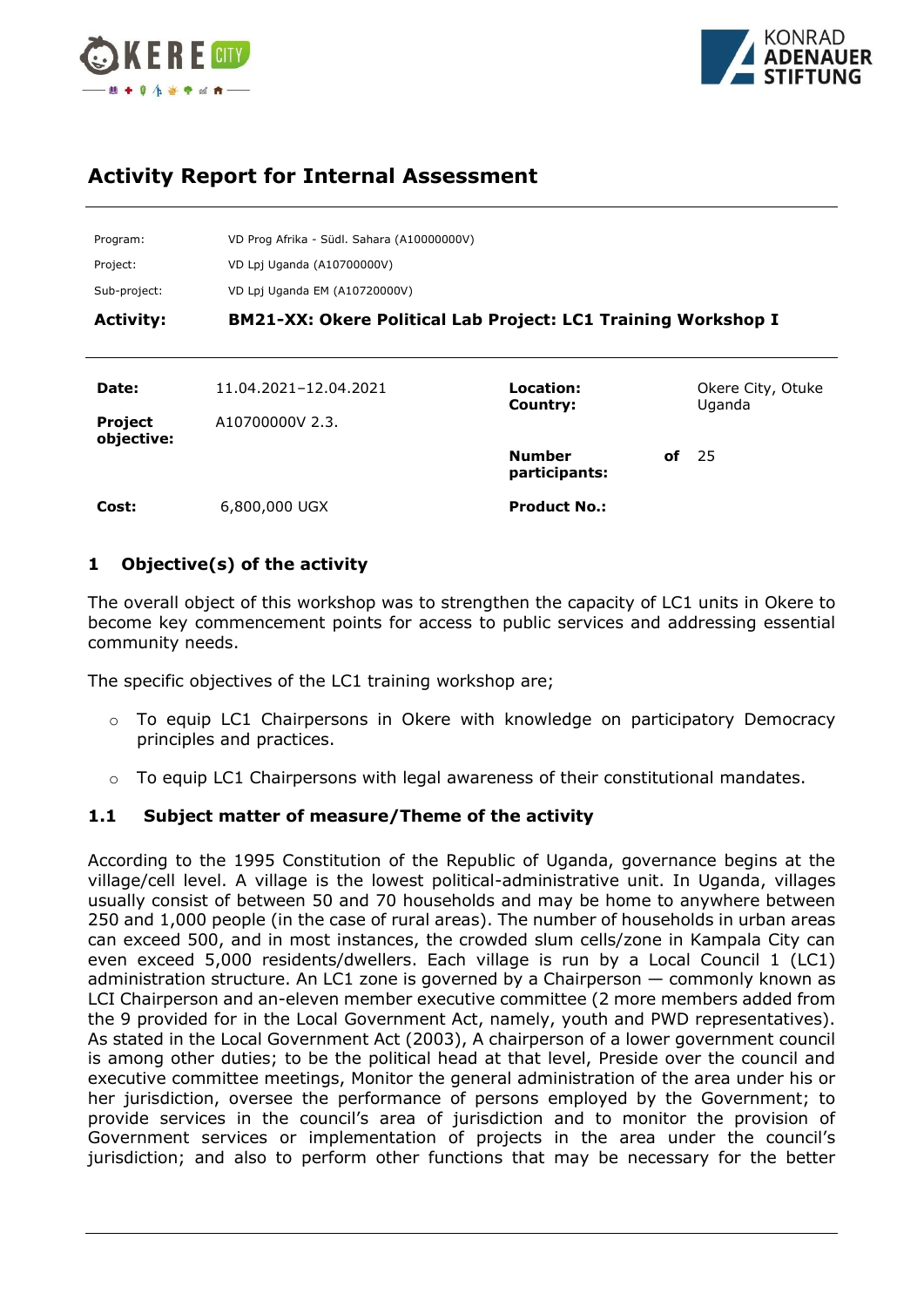



functioning of the council, or which may be incidental to the functions of the chairperson or imposed on the chairperson by any law.

# **1.2 Significance within the overall project context**

Despite their relevance in Uganda's local governance structure, LC1 units continue to be neglected and unappreciated. They received an annual salary of 120,000 UGX paid through the office of the District Administrative Officer (CAO). Yet, LC1s continue to provide the most needed services in conflict resolutions around land and domestic issues, providing recommendations to citizens to access immigration, registration services, among others. Not only are they financially underserved, but LC1 structures are also disadvantaged when it comes to benefiting from capacity-building programs by both government civil society organizations.It is upon this background that Okere City and Konrad-Adenauer-Stiftung launched the capacity building programme for LC1s in Okere Parish as part of the Political Lab Project. Ultimately, the project will enhance the skills and the knowledge of LC1 Officials on their roles and responsibilities as key drivers of improving public service delivery. More so, this will contribute towards refining their roles as monitors of government programs which they are constitutionally mandated to offer.

# **1.3. Intended outcome**

By the end of the meeting, 20 participants (LC1 Chairpersons) were expected to:

- Be knowledgeable on their roles and responsibilities as LC1 in improving public service delivery.
- Understand their role in monitoring government programmes.

# **2 Implementation**

### **2.1 Actors financing and organizing the programs**

The activity was organized and implemented by Okere Community Development Project (Okere City).

# **2.2 Target group and actual participants**

- **20** LC1 Chairpersons participated in the training.
- All the 20 LC1 Chairpersons are male.

### **2.3 Sequence of the activity**

The opening remarks by Ojok Okello, the convener of the training and also the Chairman of Okere City, which reiterated the essence of local councilors in ensuring effective delivery of public services and promoting community development was preceded by a quick overview session on the key principals/values of democracy and why it matters for local governance. During the session, key values of democracy such as rule of law, human rights, accountability, access to information, voting and elections, freedom of worship, among others were collectively analyzed, elaborated and discussed. "The session enabled me to understand that democracy isn't some abstract idea relevant only for political activity but it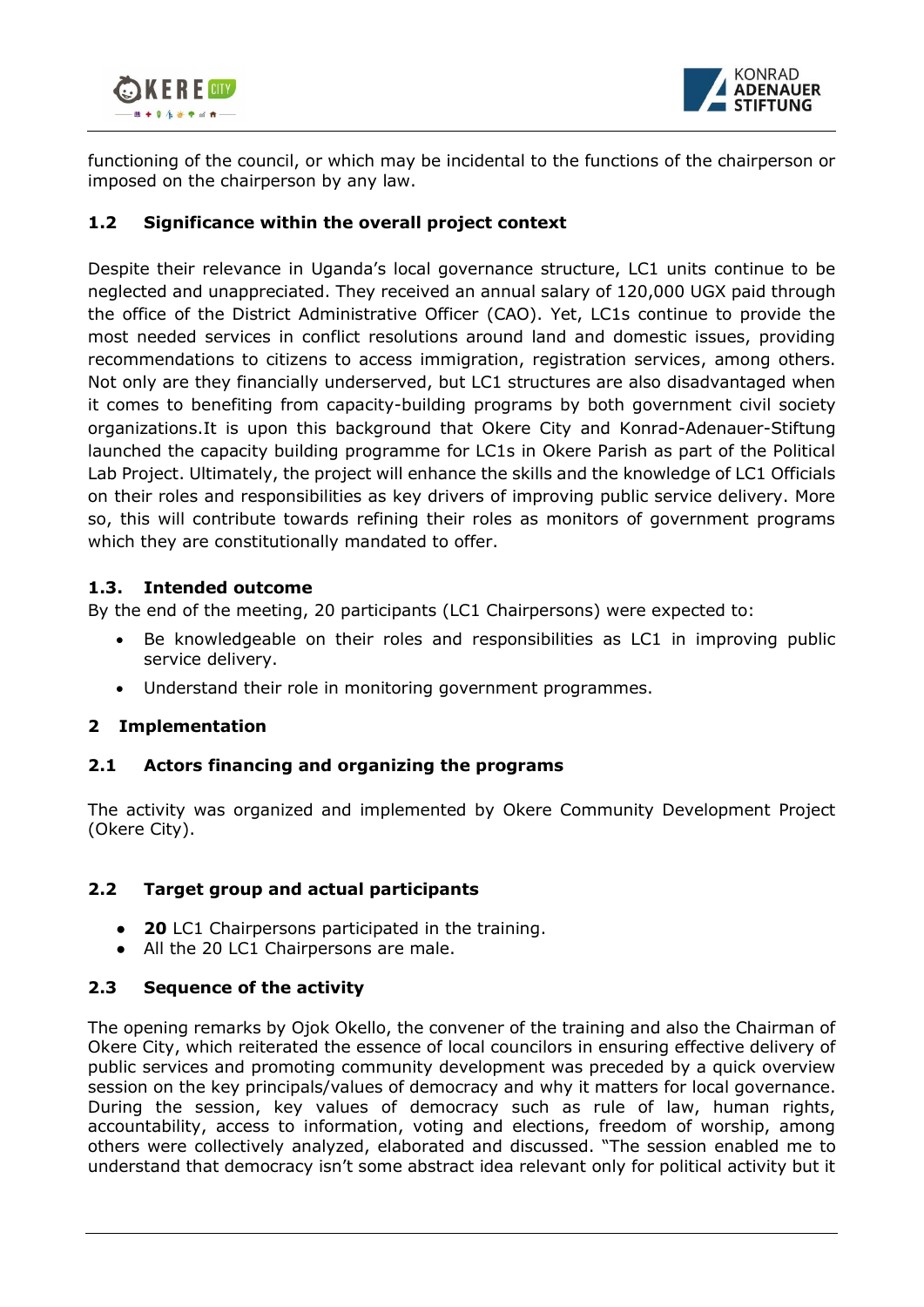



is part and parcel of our lives", said Mr. Ogwang Augustine, the LC1 Chairperson of Cike village.

Another session on "Local Government in Uganda: Introduction, Structures and Legal Overview" was facilitated by Kiptum Denis, who is the Chief of Alango Sub-County. Mr. Kiptum's presentation captured key constitutional aspects of the LC1 authority. He outlined the role of parish/village executive committee as mandated to oversee the implementation of policies and decisions made by its council according to the Local Government Act by;

- Assisting in the maintenance of law, order and security;
- initiating, encouraging, supporting and participating in self-help projects and mobilize people, material and technical assistance in relation to self-help projects;
- Vetting and recommending persons in the area who should be recruited into the UPDF, the UPF, and the UPS and LDUs;
- Serving as the communication channel between the Government, the district or higher local council and the people in the area;
- Monitoring the administration in its area and report to the higher or district council;
- Monitor projects and other activities undertaken by the Government, local governments, and nongovernmental organizations in their area;
- Carrying out other functions which may be imposed by law or incidental to the above.

The same law also outlines the roles and responsibilities of Chairperson LC1 at the village level as;

- Being the political head;
- Presiding at meetings of the council;
- Monitoring the general administration of the area under his or her jurisdiction;
- Performing other functions that may be necessary for the better functioning of the council, or which may be incidental to the functions of the chairperson or imposed on the chairperson by any law.

During another session that specifically focused on ensuring accountability at the local council levels the LC1 chairpersons were taken through some of the core facets of accountability such as being transparent, being answerable, being compliant to rules and procedures and being able to enforce sanctions as duty bearers. To ensure that accountability becomes a norm at the local council level, the following recommendations were suggested;

- The government of Uganda through the Electoral Commission should hold regular free and fair elections for LC Is and IIs
- Civil society organizations active on governance issues and the government should integrate accountability issues into list of cross-cutting issues to be undertaken in all community meetings/trainings in order to build capacity of the citizens to demand for it.
- CSOs in governance work and the government should take the initiative to simplify local governance laws and translate of information for public consumption to area local language.

A team from Konrad Adenauer Stiftung (Uganda and South Sudan), the organization that partners with Okere City to implement the political leadership advancement project also attended the workshop. Bernard Mukhone who is the Programme Manager reiterated that investing in LC1 is a step in the right direction because it offers a unique learning curve. "What we are doing to train and develop the capacity of LC1s is a rarity in Uganda. One day, the whole country will descend to learn the unique lessons demonstrated by a project that started with humble beginnings like what we are doing here today"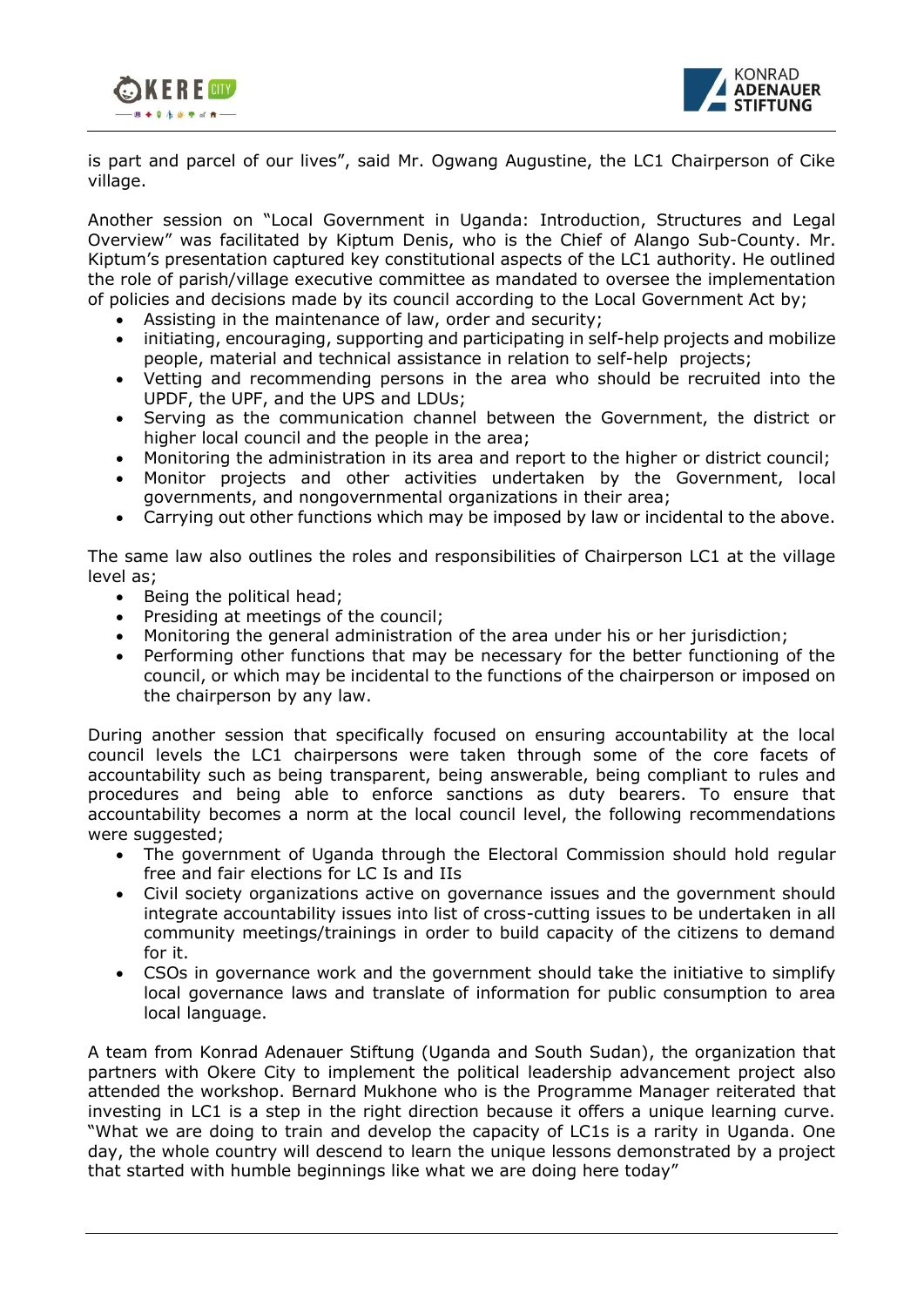



Verena Kasirye, who is a consultant at KAS noted that endeared the local councilors to use the project as a cornerstone for shaping their leadership capabilities and enabling them to whatever they can at their level to ensure that the delivery of public services are improved.

Ojok Okello, the Executive Chairman of Okere City concluded the workshop by stressing that strengthening the capacity of LC1 units to effectively function is bridging one of the widest gaps hindering Uganda's local governance service delivery systems. "LC1s are the most important political leaders in the village level and if fully facilitated and equipped, they will provide immediate solutions to the specific needs of the ordinary citizens in Uganda" Ojok emphasized. Moreover, for community development projects like the ones being undertaken by Okere City, the partnership and collaboration with the lowest local government is more than necessary. "I care so much that all the LC1s of Okere Parish where the Okere City projects undertake robust and holistic rural development work are in support of rather against what we stand for  $-$  which is creating a thriving and sustainable rural community," Ojok concluded.

### **3 Assessment**

### **3.1 Monitoring**

We monitored the training through:

- Attendance sheets
- Asking participants to express their expectations before the workshop began.
- Pre-training interviews of participants
- Post-training evaluation of the participants

#### **Based on the evaluation,**

- **99%** of the participants were satisfied with the training
- **97%** of the participants had no past political leadership training experience
- **100%** of the participants' expectations for the training were met
- **100%** of the participants said that the participatory and engaging format of the workshop enabled to learn and reflect better on the topics being discussed.
- **100%** of the participants said that the workshop helped them expand and enhance their knowledge on their roles and responsibilities as local council leaders.
- **100%** of the participants said that they would like to be trained in our crucial topics such as political mobilization, communication skills, making by-laws,

#### **Participants' key takeaways from this training:**

- Other trainings on livelihoods and economic development could also be integrated in future trainings.
- More trainings should be conducted and on a consistent basis.
- "I joined the local council leadership without any mentorship, induction and experience. This workhop was my first exposure to any leadership training opportunity like this and I do not take it for granted" Odany, LC1 Chairperson, Omukogungu village.
- "The workshop gave me a unique opportunity to meet all the other LC1 officials in Okere Parish. This had never happened before. We had never met together as a group discussing key issues and sharing how best do deliver on our duties and responsibilities"
- "The workshop has given me strength and purpose and it has reinvigorated my desire and passion to serve my local people"